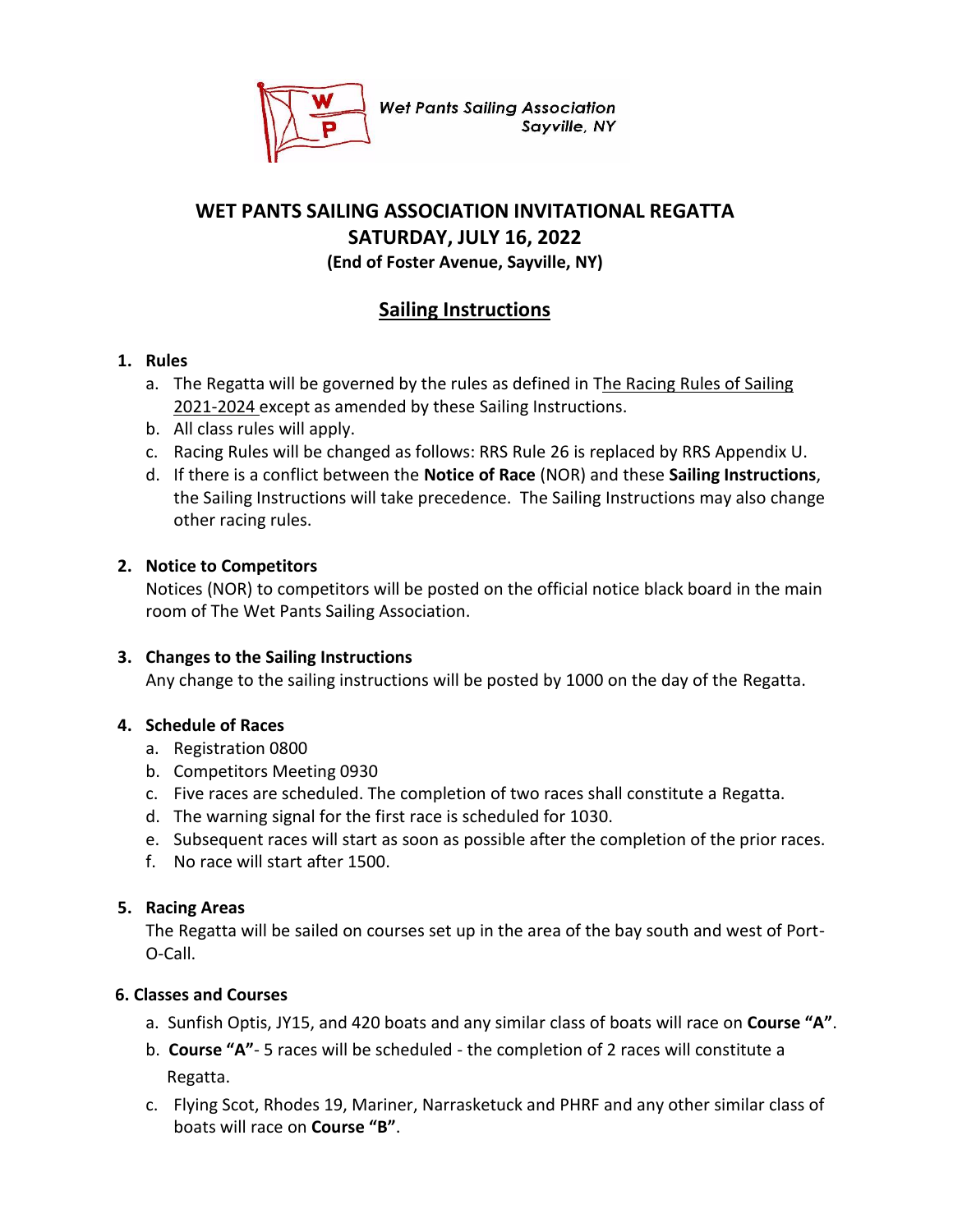- d. **Course "B"** 5 races will be scheduled the completion of 2 races will constitute a Regatta.
- e. Three boats of any one design class will have their own start. If less than three boats in any class are present, they shall sail in the Handicap fleet.

**Courses "A" and "B"** will be located South of the Port-O-Call dock and West of Brown's River.

**Course 2** Start - Windward - Leeward - Windward Finish.

**Course 3** Start - Windward - Jibe - Leeward - Windward Finish.

**Course 4** Start - Windward - Leeward - Windward - Leeward - Windward Finish.

**Course 5** Start - Windward - Jibe - Leeward - Windward - Leeward - Windward Finish.

**Course 6** Start - Windward - Jibe - Leeward - Windward - Jibe - Leeward - Windward Finish.

The Race Committee will display the designated course, no later than the warning signal.

# **7. Class Flags**

Official Class Flags will be used where available. Number flags will be assigned at the competitors meeting to classes where an official flag is not available.

# **8. Marks**

Courses will be designated by inflatable rounding marks. Marks are to be left to port.

# **9. The Start**

- a. Races will be started in accordance with RRS Appendix U. This Changes Rule 26.
- b. The starting line will be between an orange ball at the port end and a yellow or orange flag on the Race Committee boat at the starboard end.
- c. Boats whose warning signal has not been made shall avoid the starting area during the starting sequence for other races.
- d. A boat starting later than 5 minutes after her starting signal will be scored Did Not Start (DNS) without a hearing. This changes rules A4 and A5.
- e. The start line is closed to boats that are not starting or finishing a race.

# **10. Change of the Next Leg of the Course**

To Change the next leg of the course, the Race Committee will move the original mark (or the finishing line) to a new position.

# **11. The Finish**

The finishing line will be between an orange ball at the port end of the line and a yellow or orange flag on the Committee boat at the starboard end.

# **12. Time Limit**

a. If no yacht has passed the first mark within 30 minutes, the race will be abandoned. Failure to meet the target time will not be grounds for redress. This changes RRS 62. 1(a).